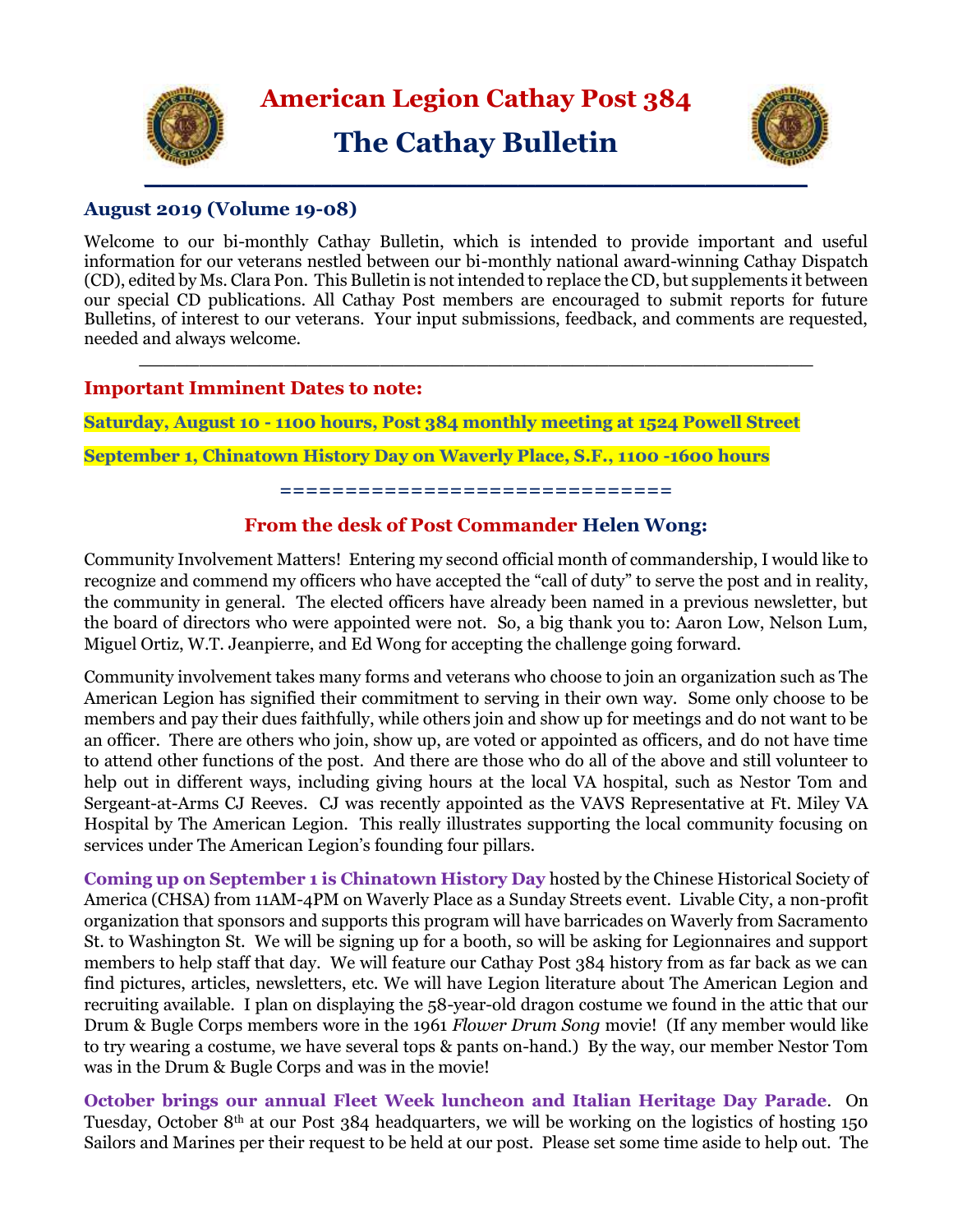following weekend on Sunday, October 13<sup>th</sup> is the annual Italian Heritage Day Parade beginning 12:30 p.m. at Fisherman's Wharf. More details to follow.

As was announced on July 30, 2019, the LEGION Act (Let Everyone Get Involved in Opportunities for National Service) was signed into law by President Donald Trump. What this means is that approximately 6 million veterans will be eligible to join and access programs and benefits for which they had not been eligible. Now, with more eligible veterans, it is up to us individually to reach out and ask them to join. So, how about bringing a prospective member in?

By the way, members who have attended meetings since April have benefitted from board member Aaron Low's generosity in his donation of Giants tickets. Each month, we have had drawings for pairs of tickets to attend games. So, if you want to go to a game with the Giants in wild card contention, please come to the next meeting and put your name in the drawing! Thank you Aaron!!



Aaron & CJ showing off the Giants tickets!

# ===============================================

### **From the desk of our 2nd Vice Commander Chuck Paskerian:**

I am recommending that all our Cathay Post 384 members and friends who purchase on Amazon.com to join the *AmazonSmile* program, which will contribute a 0.5% of your purchase price to our post. This is at no cost to you. Please consider this *Amazon Smile* Charity contribution program because it will be a great benefit to our post treasury.

| Your orders that have supported charity<br>Remember, and p pomitionist at conditionment moved away are program as in the modella send incorporation or |                                            | Your current charity<br><b>Themes disented</b>                                                                                                                                                                                                                                  |
|--------------------------------------------------------------------------------------------------------------------------------------------------------|--------------------------------------------|---------------------------------------------------------------------------------------------------------------------------------------------------------------------------------------------------------------------------------------------------------------------------------|
| <b>Tour total arders</b>                                                                                                                               | 153 orders                                 | American Legion Post 384 Foundation<br>Linches Tel: Travition, 14                                                                                                                                                                                                               |
| Every little bit counts<br>When indicate of supporters shop at artifs process cost, charicable derivative is (45 year)                                 |                                            | Mission To provide scholarships in students in<br>programs such as but not longed to. Junior Receive.<br>difficent Training Card, while also providing support for<br>local. This departments, ventions arrogating and<br>Annerster Legion groups throughout the United States. |
| Yes have generated                                                                                                                                     | FEW SUSH<br>\$51.02<br>as of sale OK, 3019 | litera past support: \$12.572                                                                                                                                                                                                                                                   |
| <b>Riser current sharity</b><br>American Legion Post 384 Foundation Inc.<br><b>Francisco controller</b>                                                | \$365.85<br>as all than dates.             | Donate items from<br><b>Chanty List</b>                                                                                                                                                                                                                                         |
| All charities have received                                                                                                                            | \$134,890,393.33<br>as all than 2010s.     |                                                                                                                                                                                                                                                                                 |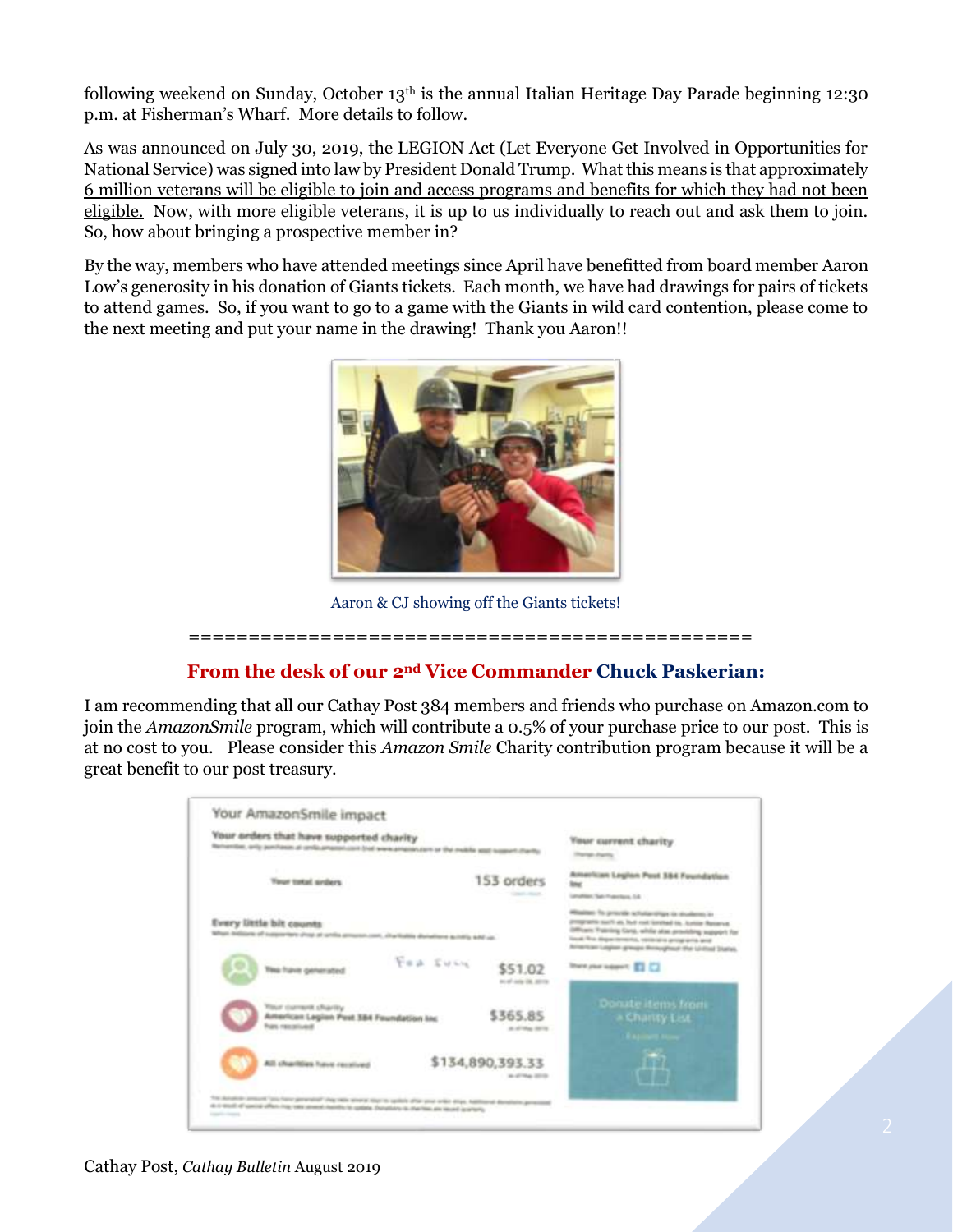Here is summary data on the *AmazonSmiles* donation program. As the report shows, Amazon donates millions to deserving charities. Our Cathay Post income will be enhanced and that will benefit our many post programs. Log on to your Amazon account and designate **American Legion Post 384 Foundation Inc**. as your donation organization.

# **======================================= 4th Annual US Flag Retirement Ceremony**

On July 20, 2019, members from Districts 8 and 26 of The American Legion, Department of California participated in a joint flag retirement ceremony at Cypress Lawn Cemetery, in Colma, California. This was the fourth year Cypress Lawn had hosted the ceremony and sponsored the reception afterwards. District 8 Commander Nelson Lum introduced Mr. Armando Santana to the crowd, Chapter 105 American Legion Riders from district 26 did the presentation of colors, District 8 Chaplain Denny Riley gave the invocation, and District 8 Sergeant-at-Arms CJ Reeves led the Pledge of Allegiance. Presentation and inspection of the flags were completed by District 8 1st and 2nd vice commanders Helen Wong and Mario Benfield, respectively. Other representatives present were from the VFW, Shriners, VA Vets Center, San Mateo County Veterans Service Officer, and members from American Legion Posts 105, 315, 384, and 448.



T-B, L-R: Retired flags. Group photo of those who attended. District 8 Commander Nelson Lum. Chapter 105 Riders. Photos by William Jackson, Jr., Post 105

**===================================**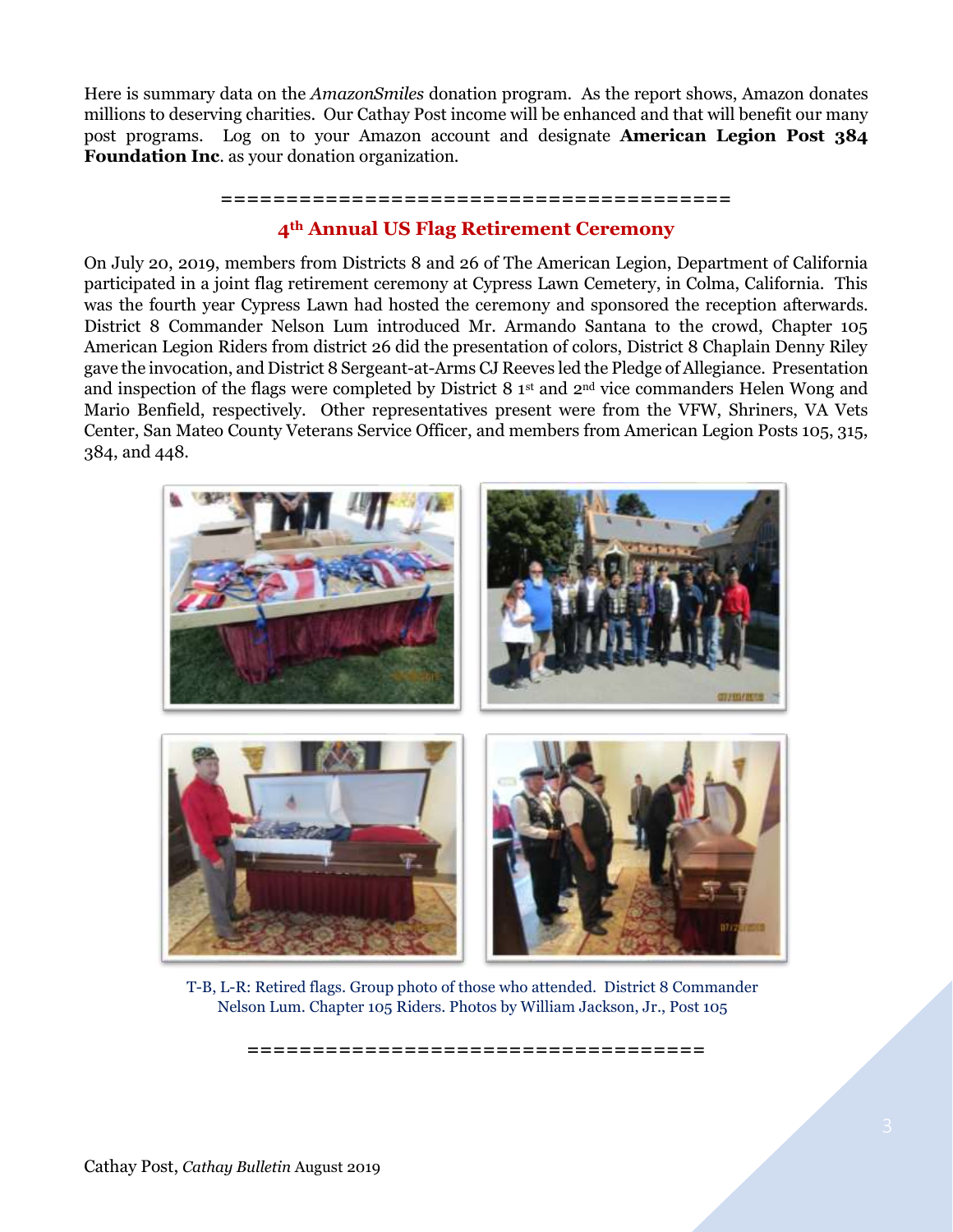

# 14<sup>th</sup> Annual Legacy Run, August 18 - 22, 2019 from Lady Lake, Florida to Indianapolis, Indiana

This year's ride to the  $101<sup>st</sup>$  National American Legion convention will depart on Sunday, August 18<sup>th</sup> from Post 347 in Lady Lake, Florida, the largest American Legion Post in the world. The five-day ride with hundreds of motorcycles, trikes, and support vehicles will take us through Georgia, Shelby, North Carolina for the American Legion World Series, Virginia, Kentucky, and finish in Indiana at Kenneth N. Dowden Wayne Post 64 on August 22nd . As you know, Indy houses the national headquarters of The American Legion and is also the host city for our 101<sup>st</sup> National convention.

Route and register by August 11.<https://www.legion.org/riders/legacyrun> Hotel info:<https://www.legion.org/riders/legacyrun>



# **The American Legion's 93rd Baseball World Series**

Shelby, North Carolina August 15 - 20, 2019

Champion game – August 20 Starting at 6:30 p.m.

Schedule: <https://americanlegion.sportngin.com/2019alws>



Information:<https://www.legion.org/convention/resources>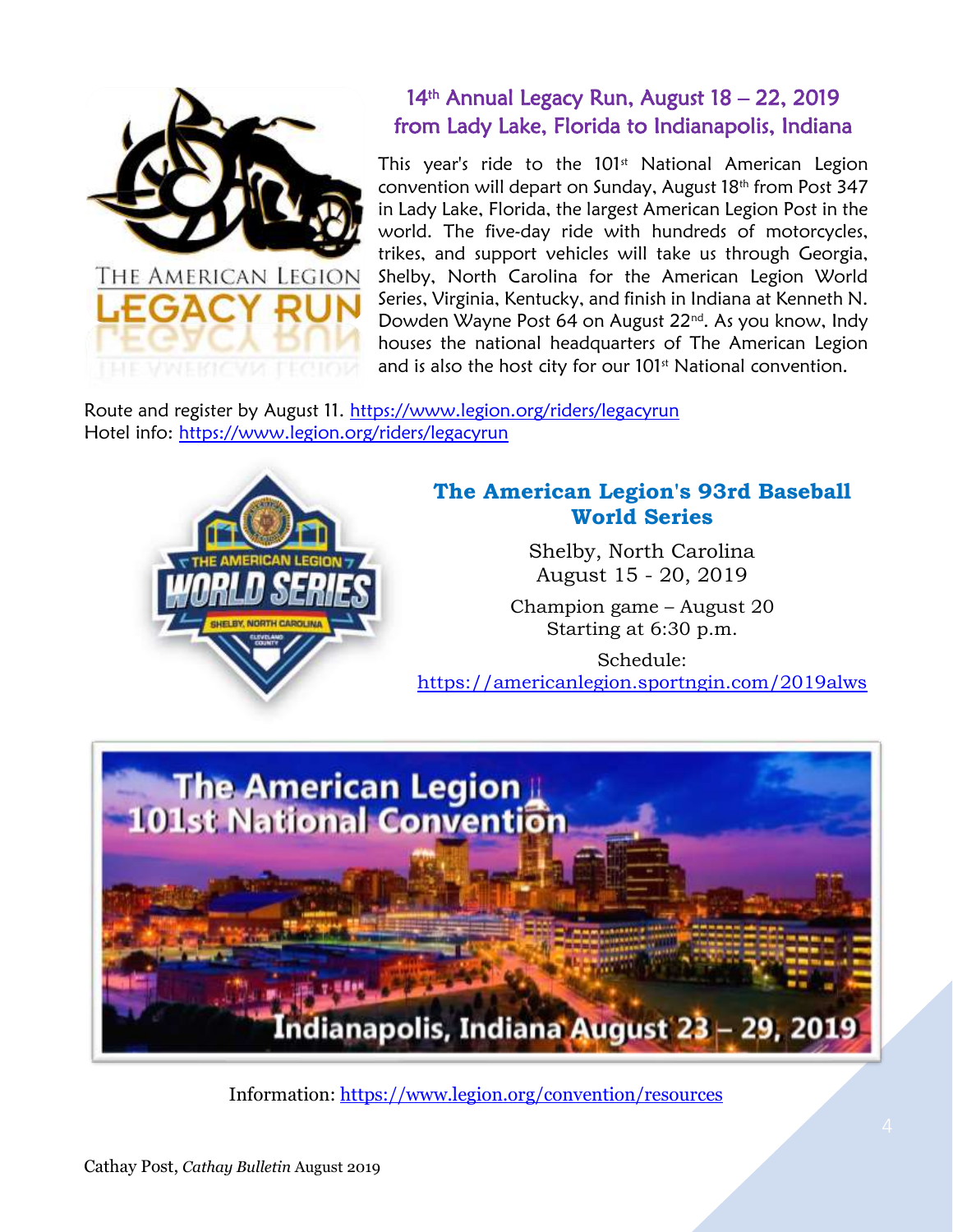

# **Coast Guard Cutter Bertholf returns home to Alameda**

Photo: Coast Guard Pacific Area Public Affairs

The Coast Guard National Security Cutter, the **Bertholf** (WMSL 750) returned home to Alameda Coast Guard Island on July 2, 2019 after a long and unusual 164-day deployment with our US Navy which visited Japan, South Korea, the Philippines, Thailand, and Singapore. It was reported that the Coast Guard joined our Navy and navigated the current hotspots, including the East China Sea, the South China Sea, and the Taiwan Strait.

The press was invited, and thus, using my American Legion press credentials, your post historian and reporter signed up for homecoming of the Bertholf. It was my intention to be present when our Coast Guard Cutter arrived and welcome the crew as they pulled up to the Island met by family and friends.

Coast Guard Cutter Bertholf had a different and much more interesting plan for the dozen media representatives who had arrived at CGI at 0800 hours the day of the home welcoming. Their plan was to transport the press via several smaller Coast Guard vessels and meet the Bertholf as it arrived at the entry to San Francisco Bay. Wow, that portended a special opportunity to enhance the welcome plan.



USCG Captain John Driscoll briefs Roger Dong.

It was also a very unique opportunity to meet and be briefed by Captain John Driscoll, the skipper of the Bertholf on this deployment until the Bertholf docked in Hawaii where the Cutter was scheduled for a change of command. Captain Driscoll was the commander of the Bertholf during the long deployment until its last stop in Hawaii before returning in Alameda. The press was briefed that the special mission was conducted jointly with the US Navy and traversed, not just horizontally across 8,000 miles of the Pacific, but met up with our  $7<sup>th</sup>$  Fleet Navy ships in a special mission to enhance joint-ness and be prepared for potential contingences in the Western Pacific. Note that our Coast Guard becomes part of our Navy, whenever we are in a war.

I was personally interested in this ship and her crew's view of the Bartholf. Ironically, this vessel was built by Ingalls Shipbuilding in Biloxi, Mississippi, my former employer at the turn of the century. It was great to see the first National

Security Cutter built for our Coast Guard, some 30 years ago. All the crew members I met said that they loved this NSC, but a few seasoned crew members did note that when the Cutter was first introduced to the Guard, there were some major changes made, including the strengthening of the helicopter land platform. The changes have long been corrected and the heliport if functioning competently.

All the reporters who convened to meet the **Bertholf** did a lot more than wait at the dock for the Cutter to dock and crew disembark. All of us were availed the opportunity to get our sea legs by jumping on board "small" 16 foot OTH which joined up with and then transferred to the medium sized craft which was an exciting 30 minute trip out of the Bay where we parked and waited for about 20 minutes just off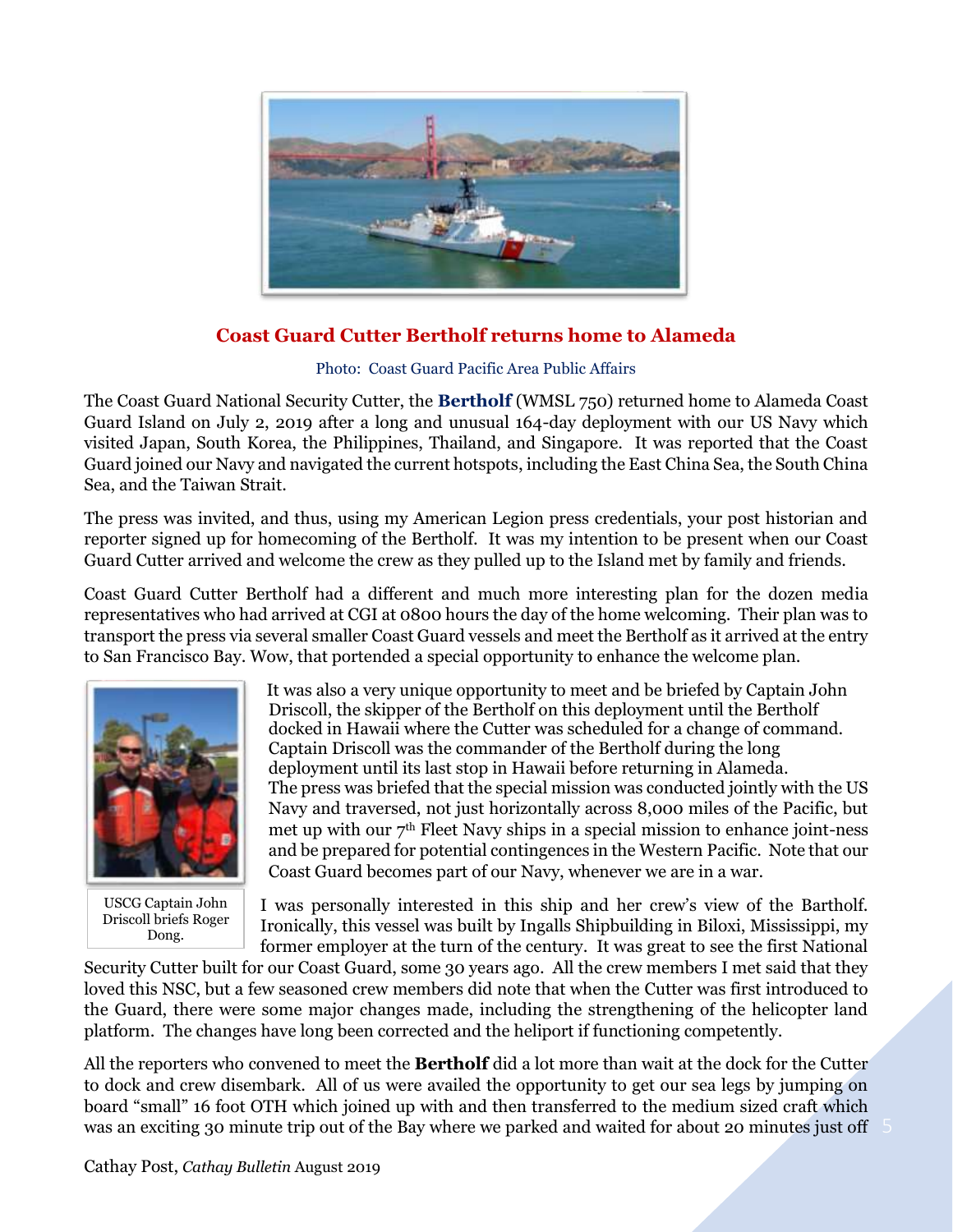of Baker Beach as the Bertholf arrived. All along the way, we were in constant contact with Bertholf crew and actually saw the Cutter several miles before they were visually observed. I understand that on board cameras, depending on circumstances could locate and visually track ships about 10-12 miles away - a neat capability. The ocean was very choppy as we cruised under the Golden Gate and maneuvered to the vicinity of Baker Beach. The choppy ride was fun, but I was concerned that I might get sea sick, an embarrassing situation, but I am pleased to report that even though I have not previously been rocking and rolling in choppy seas in my entire life, I didn't expel my breakfast.



I must report that on this short jaunt from Coast Guard Island out to beyond the GGB, the views of SF and the Bay Area were spectacular. The Coast Guard crew, which lives in the Bay Area, noted that this homecoming of the Bertholf was blessed with unusually clear skies that offered this lucky reporter the best views possible (see below). You land lubbers need to get out to sea on the clear days to enjoy these extraordinary views so close to all of us. What a view to see the Bertholf sailing into SF Bay and surging under the Golden Gate Bridge (GGB). That must always be very joyful for military and civilian ships arriving in the Bay Area. I had a great time and plan to meet other National Security Cutters when they return to Alameda Coast Guard Island and hear their peacetime mission stories.

Our San Francisco Bay can be so beautiful!!!





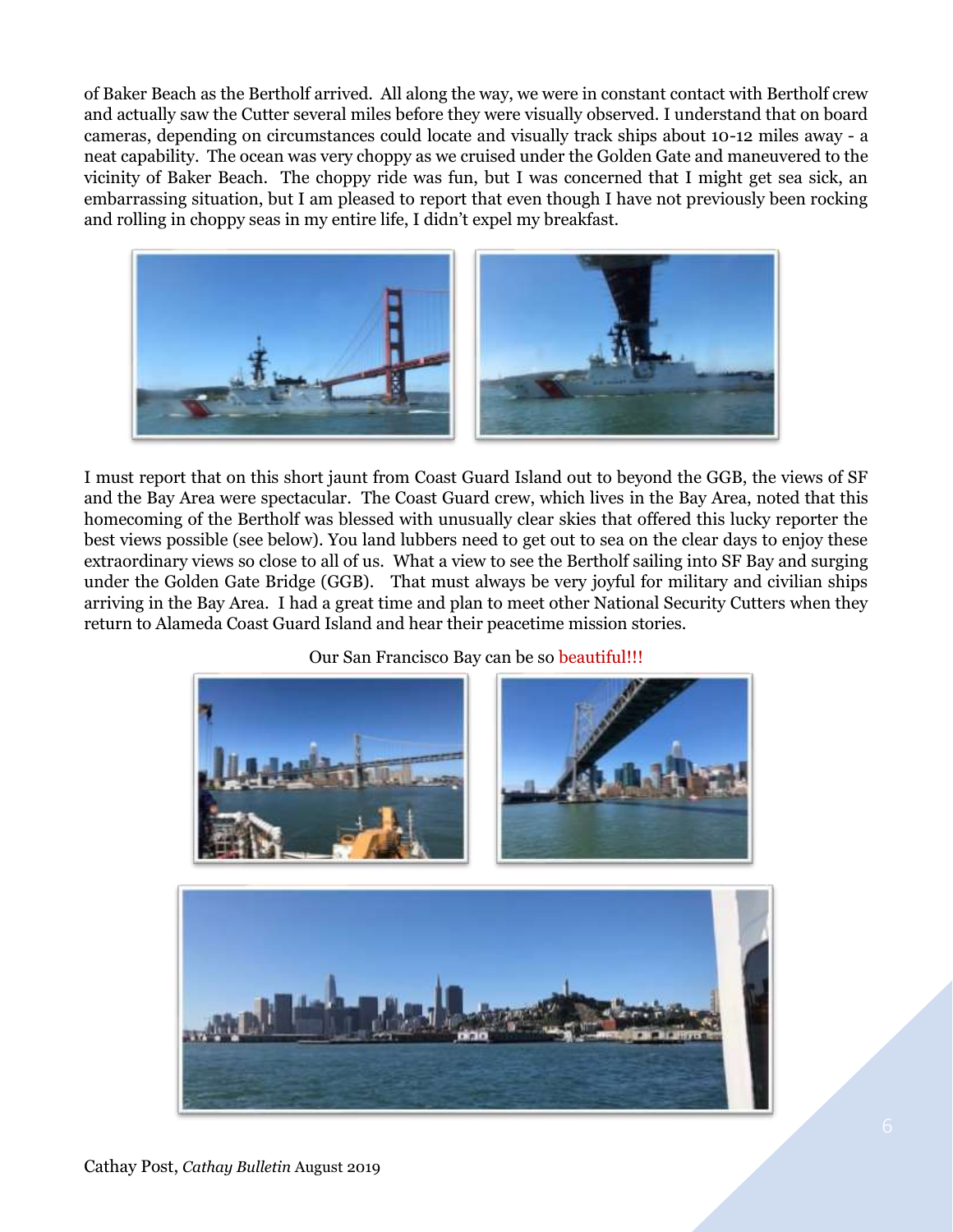# **EXPANDING OUR FUTURE**

# **SF POLICE CREDIT UNION IS NOW**



Important news! We are excited to announce our recent name change on July 15, 2019, as it welcomes new law enforcement departments, related agencies, their employees and families to our credit union. This new name represents the inclusion of law enforcement throughout the state of California to the credit union's field of membership. Our new name is The Police Credit Union of California-for simplicity, we will be known simply as The Police Credit Union.

While our new name became effective on July 15th, the credit union will continue to operate in its current structure and there is no change to the administration, staff, locations and phone number(s). See below for what has changed:

- A new website address: www.thepolicecu.org
- A new e-mail address format: name a thepolicecu.org

For a list of frequently asked questions and answers about the name change, please visit our microsite, www.BecomingThePoliceCreditUnion.com.

We are excited to welcome new members from Cathay Dispatch to The Police Credit Union! To join online, visit our website at www.thepolicecu.org.

www.thepolicecu.org · 800.222.1391

Federally Insured by the NCUA.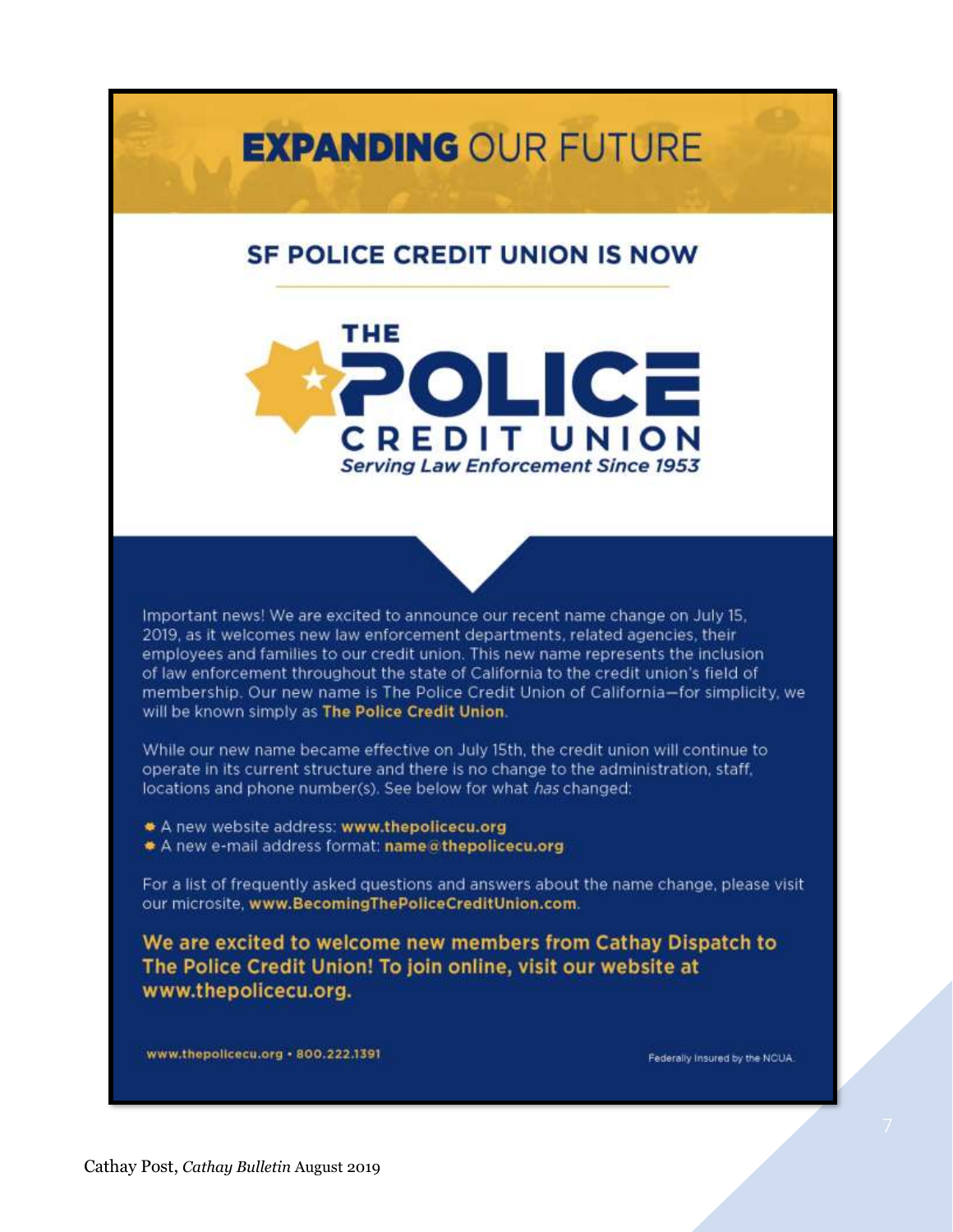# **Have You Ever Been Told or Ordered To Go Home (To a Foreign Country)? Or…Why Don't You Go Back To Where You Came From?**

By Nelson Lum, past post commander

This last statement above is a phrase I have heard throughout my childhood and most of my adult life. As an Asian American, I, along with the rest of the Asian Americans have all been subjected to being taunted by these words. Asian Americans were not at the receiving end of these taunts exclusively but quite often were the main targets of such taunts. While the frequency of such taunting has minimized during recent years, but when it happens, it nevertheless facilitates those long-hidden wounds for all Asian Americans to resurface.

The fact of the matter is, there is a presumption that Asian Americans are foreigners and are not considered a part of the true fabric of our society. This presumption persists even if you are wearing the uniform of our military or law enforcement officer. This stereotyping of Asian Americans as not being "real" Americans has been widely perceived by the masses and continually reinforced by all segments of our society. In a recent tweet by the President of the United States, these same words were tweeted even though they were directed at another ethnic group of Americans. For us Asian Americans, these insensitive, inappropriate, and outright insulting words brought forth the hurt and humiliation we suffered throughout the history of our existence in America.

The Chinese Exclusion Act of 1882 was enacted for the unsuccessful purpose of eliminating the presence of Chinese laborers in America. During WWII, thousands of Japanese Americans served honorably and heroically in the military while their family members were interned and their properties seized by the government. Asian Americans endured these unfair and blatant discrimination practices, and despite their struggle, they for the most part have thrived. Just when we think things are getting better, during a downturn of our economy, Mr. Vincent Chin was beaten to death by unemployed auto workers thinking he was the cause of their unemployment. The convicted killers were punished by what tantamounted to a slap on the wrist.

While Asian Americans have served in the military from the Civil War to every subsequent conflict, many have paid the ultimate sacrifice for our country, in particular, many served while discrimination against them was widely and openly accepted. It took 61 years for this act to get repealed. The Magnuson Act, also known as Chinese Exclusion Repeal Act of 1943 finally allowed limited number of Chinese people to immigrate. The exclusion act was not completely repealed until 1965.

So, why don't you go back to where you come from? These words by themselves may not seem to be overtly hostile or very harmful. However, to those of us who have been taunted by these words throughout our lives, they are extremely hurtful and cast a shadow of hate filled ambivalence toward our community. This recent tweet by the President is totally unacceptable, irresponsible, and lack of any common sense. I would like to see a sincere apology and a retraction of that tweet...though I am not holding my breath.

#### **=========================**

### **Here's another related story:**

"Twenty years ago, I wrote an op-ed in The Post about what it was like to wear my Air Force uniform while people questioned my loyalty to the United States, all because of the color of my skin. I was in my Air Force blues when a woman asked if I was in the Chinese Air Force."

"I served on active duty in the U.S. Air Force and currently serve in the U.S. House of Representatives. Yet I still experience people telling me to "go back" to China or North Korea or Japan. Like many immigrants, I have learned to brush off this racist insult.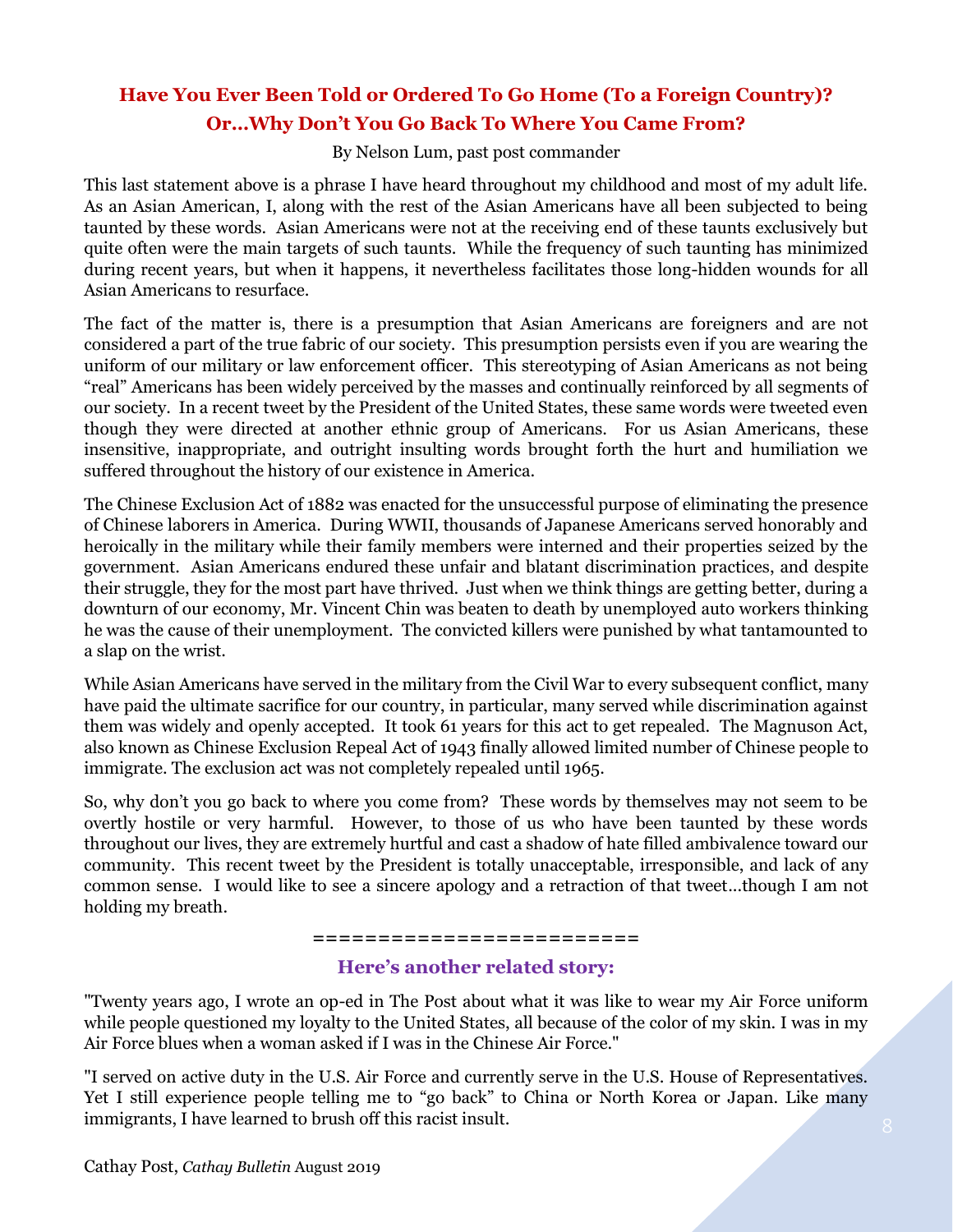"I have served in the Air Force and in Congress. People still tell me to 'go back' to China."

These last quotes are from Congressman Ted Lieu, Colonel, USAF Reserves, directly from his FB account.

#### **=============================**

### **Here is one more story to share:**

By Roger S. Dong, Lt Colonel, USAF (retired) and former GS-14

In 2005, after retiring from the military after finishing several tours as an Air Attaché in Hong Kong and 4-year tour as a Defense Attaché at our de facto Embassy in Taiwan (AIT), I asked for a job interview with a major defense industry and sent my CV to the firm's HR office in Washington D.C.

I got an appointment and was met by a man in their HR office. I introduced myself and stated that I had served in the Air Force for 28 years. He then asked me whose Air Force? I was in civilian clothes, so did not reveal any obvious military bone fides, or maybe it was my California accent. But it is hard not to conclude that the man made a gross and erroneous assumption. I was also insulted for being assumed to be a foreign military officer (a Communist Chinese military officer) because of my race.

A few years ago, prior to making a presentation on China at the San Francisco War Memorial Veterans Building, I met, welcomed one of the attendees, and introduced myself as a retired intelligence officer. You guessed it! He asked, "Whose intelligence?" That was an ultimate insult for a nationally decorated American Intelligence Officer.

Many Americans do not fear or hate China these days, even though she is getting stronger and not so easy to push around. That is not true for a number of our national leaders. We have White House representatives declaring that China is an existential threat to America. These are words of war.

For the past 200 years, she was weak and many western nations took advantage of her lack of unity and weakness. However, the harsh verbiage emanating from many of our national leaders is alarming as no one seems interested seeking a peaceful solution in a very competitive environment.

Unfortunately, bad relations between China and America is a very unhealthy situation for Chinese Americans, including our loyal Chinese American veterans. The old negative stereotype that questions our loyalty to our country are being regurgitated again. For all our loyal veterans, this is an unacceptable situation. To serve and take the risk of military service should be sufficient proof or our Americanism.

# **==============================**

# **Save the** *Life of Washington*

#### By Past Post Commander Nelson Lum

Back in 1936, a well-known Russian American artist named Victor Arnautoff, a Stanford professor and a committed communist, created a mural which was commissioned at George Washington High School in San Francisco named "life of Washington" in the lobby of the front entrance to the school. The mural depicts Washington as a slave owner and stood over what appeared to be dead bodies of American Indians. The mural, with its provocative depictions, has stood over the lobby of this great school since that time. It serves as a reminder that the father of our country, like most of our forefathers, did not live without controversy, and we along with every succeeding generation must learn from our history, the good, bad, and ugly aspects in order not to make the same mistake that our forefathers did.

Generations of San Francisco kids went to Washington and that includes yours truly. I remembered walking into the lobby for the very first time in 1963 and saw that mural. It was powerful, thought provoking, and I was in awe. I noticed the depiction of slaves and the dead bodies of America Indians, but I knew that was a reminder to us that not all things were great in our history. For the next three years, I must have walked by the mural a thousand times. There were times when I stopped and saw additional

Cathay Post, *Cathay Bulletin* August 2019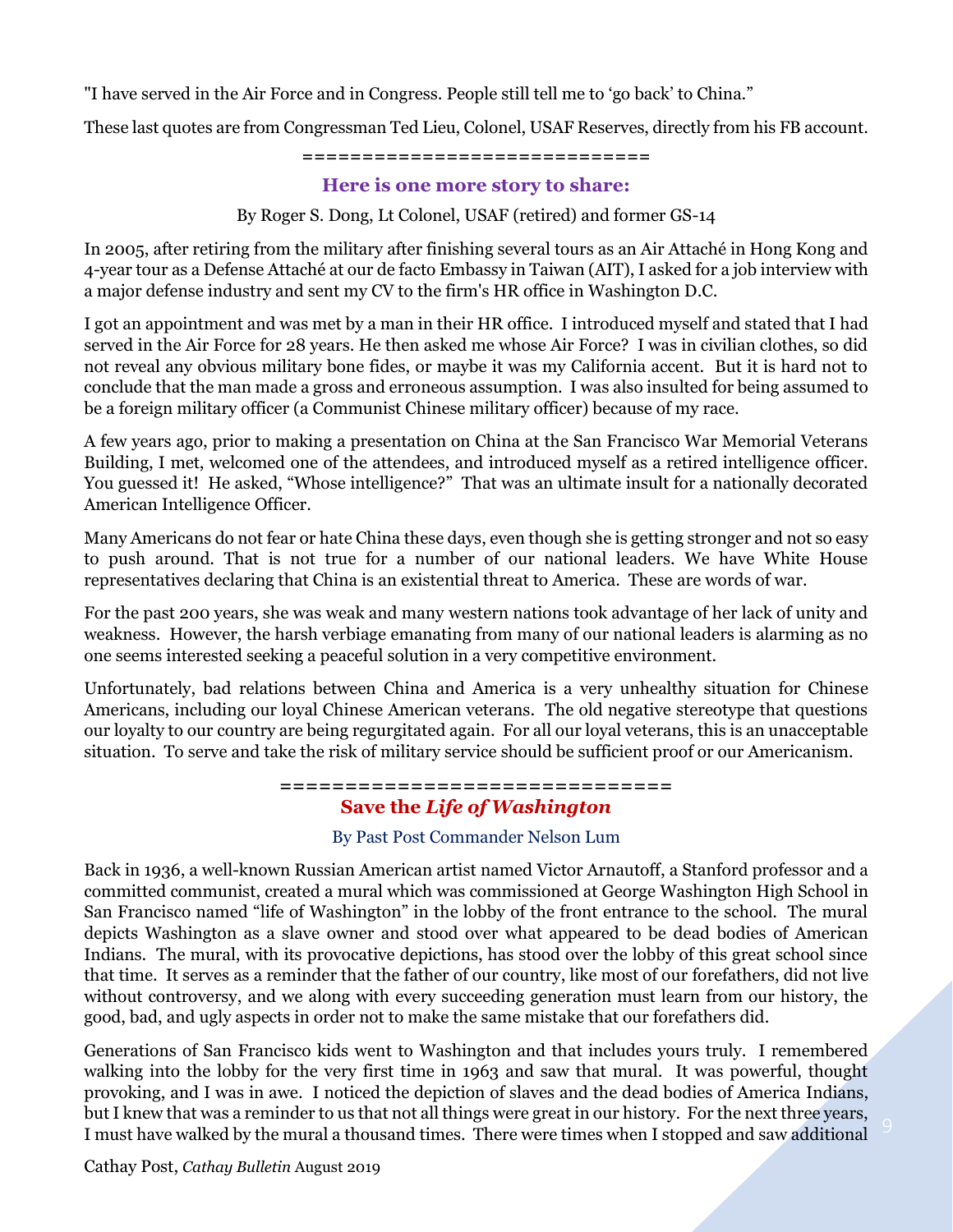details of the mural that I had not noticed before. One thing that I did not experience was any kind of trauma induced by the mural that affected my psyche. During my time there, I neither witnessed nor heard of complaints from my classmates that the mural had caused them any psychological discomfort.

Fast forward to the current time, the San Francisco Unified School District board of directors voted unanimously to spend \$600,000 to paint over the mural due to some parents' complaint that the depiction of slaves and dead American Indians on the mural traumatized their children. When I heard that, the first thought I had was how do these children survive if they must walk by theatres with the common depiction of violence on posters or display windows? These children must be prohibited from seeing or playing most of the video games since they contain graphic violent images that will cause harm to their overtly sensitive mind.

When questioned as to his reason for the vote, one of the board members, Mark Sanchez, stated the expenditure of \$600,000 is just a form of "reparations." Have we all gone mad? A school district that is consistently telling all the schools to cut their budget due to short falls in funding has no issue whatsoever to spend \$600,000 to cover up history? Does painting over a mural that depicts the ills of our past erase the wrong doings? Should our children not be taught and be reminded of the truth of our history? Just when you think the progressives of this city can go no further to radicalize the norm, they came up with another surprise to jolt our sense of stability.

The San Francisco Unified School District board has a history of disregarding merits by siding with political correctness. It voted to abolish the JROTC program in the school district back in 2005 even though the students of the program achieved a graduation rate of 99% compared to the rate of 70% for the rest of the student body. The JROTC program was restored after some hard-fought political battles by veterans' groups including The American Legion and concerned parents.

Folks, the board is at it again, but this self-righteous action by the board to impose its political correctness views may just be the straw that broke the camel's back. Since when have you seen a conservative commentator on Fox News, Harmeet Dhillon, and former Mayor Willie Brown of San Francisco, a progressive icon, jointly condemn the actions of this school board? Former board president Matt Gonzalez, another progressive icon who works in the San Francisco Public Defenders office, stated "Rather than attack a mural painted by an ally of theirs, opponents should focus on real villains — those who whitewash history by pretending terrible things didn't once happen."

For the thousands of students who attended George Washington High, the "Life of Washington" mural was designed to inform and educate them of Washington's legacy, the noble and ignoble. Was Washington a slave owner? Yes. Did he command troops that killed Native Americans? Yes. However, George Washington also performed an incredible service for this country. We wouldn't be here without him.

If you don't feel history should just be erased, you should be grateful to the George Washington Alumni Association and support its effort to stop this madness. The association is planning to file a lawsuit to stop the destruction of this historical mural. There is also an effort spearheaded by concerned citizens to put this issue on the ballot so that the citizenry of this city can have a say as to the preservation of its historical arts.

#### **==================================**

### **Cyber Threat is real, growing, and potentially very devastating**

Robert Mueller, Special Counsel, Richard Clarke, former Cyber Chief serving Clinton and G. W. Bush are warning that our nation, corporations, and our citizens all face real cyber threats.

This article does not discuss the disruption of our 2016 presidential elections or the ongoing cyber offensive by Russia, China, Iran, or North Korea.

Cathay Post, *Cathay Bulletin* August 2019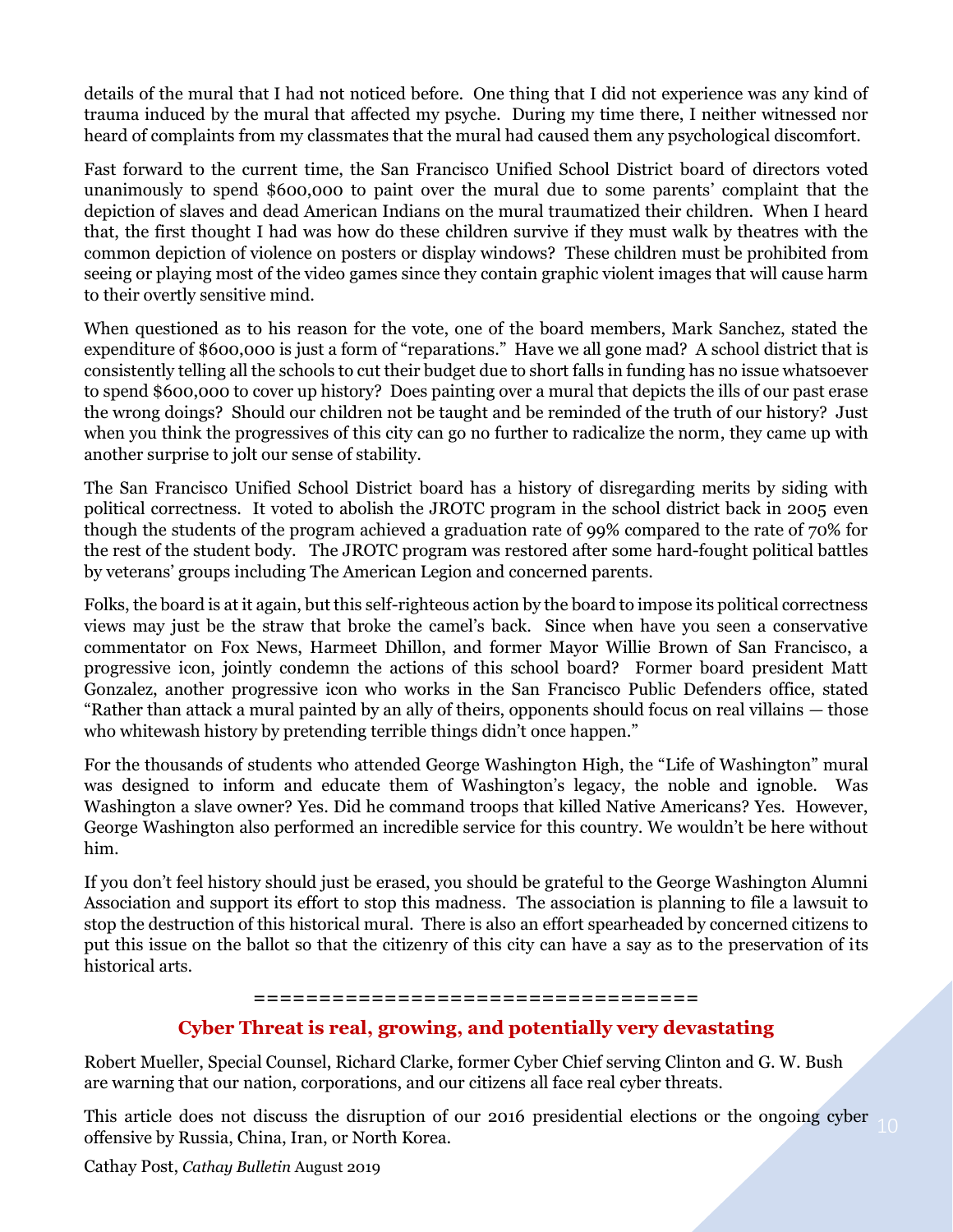The threat to governments and businesses pursued by our enemies and cyber criminals is severe and has been, and presently, a major threat. Sometimes the foreign enemies are also cyber criminals invading corporate mainframes and networks bringing handsome ransom payments that can benefit foreign intelligence organizations and criminals.

In the most famous Russian invasion of the many mainframes and computer networks in Ukraine, the malware designed against Ukraine was spread throughout the Maersk global shipping network resulted in business losses totaling around \$10 billion. Maersk operating ports in the U.S. were also impacted.

For background information, the long-held secret about our American involvement in cyber warfare is now an open reality. In 2010, our CIA and NSA working with Israeli cyber experts, shut down Syrian nuclear centrifuges with our cyber software. Preventing the nuclear weapons program was a very smart, cyber-attack. No one was killed, just nuclear weapons development was derailed, if only temporarily.

Our own cyber efforts were extremely compromised by traitors. Harold T. Martin, civilian contractor to NSA Edgor Snowden and Mr. Nghia Pho, all stole the coding for penetrating computers and computer networks and released the information to the outside world.

Today, our Defense Department has the Cyber Command which has focused most of its efforts in defensive measures to protect our government computers after we learned that many of our military and government computers had be compromised with foreign malware. We have removed some of the malware, but cannot be sure that we have removed all the invasive malware. According to Richard Clark, who I met and briefly discussed foreign invasion of our computers, Cyber Command along with other cyber warriors are dedicating cyber ware to disarm and disrupt foreign computers and networks that control foreign weapon systems. It is useful for our enemies to know that we have offensive weapons that will disrupt the command and control of weapons in time of war. The uncertainty that we may have penetrated the command and control is a very effective deterrent on all sides. We, too, are not certain that our systems will work when we really need them.

Sources:

*https://www.nytimes.com/2019/06/15/us/politics/trump-cyber-russia-grid.amp.html*

*'U.S. Escalates Online Attacks on Russia's Power Grid," David E. Sanger and Nicole Perlroth, NYT, June 15, 2019*

Book: *"The Fifth Domain-Defending our Country, our Companies, and Ourselves in the Age of Cyber-Threats," Richard G. Clarke and Robert K Knake, 2019, Penguin Press*

*"The Untold Story of NotPetya, the Most Devastating Cyberattack in History, Crippled ports. Paralyzed corporations. Frozen government agencies. How a single piece of code crashed the world." Andy Greenberg, Wired, September 2018.* 

#### **========================**

### **Are you ready for a natural disaster?**

A disaster can happen at any time. IT may be an earthquake. It could be a digital attack from an enemy that disables our utilities. We all need to be prepared to survive without electricity. Everyone needs to be ready.

Create an emergency supply kit. Stock up on enough supplies to last a week. Put the items in waterproof containers and store them in a place that is easy to reach. Whether you are sheltering at home or evacuating, in a disaster situation, you my need to get your supplies quickly. Remember to refresh your emergency kit at least once a year. Mobile phone service may not be available after a disaster. Here is what you'll need according to PG & E.